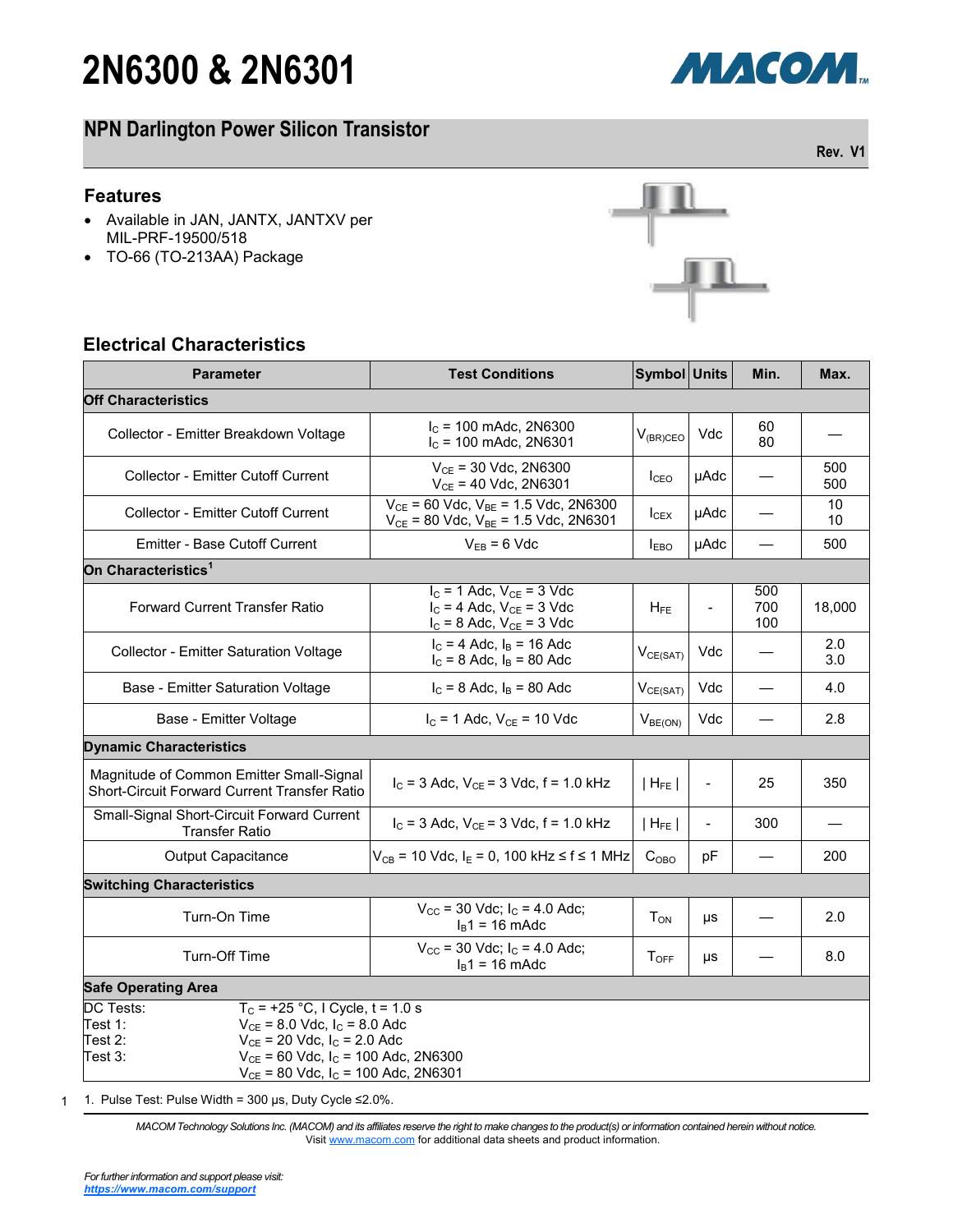# **2N6300 & 2N6301**

# **NPN Darlington Power Silicon Transistor**

**Rev. V1**

МАСОМ.

### **Absolute Maximum Ratings**

| <b>Ratings</b>                                                          | Symbol                                                   | <b>Value</b>                          |
|-------------------------------------------------------------------------|----------------------------------------------------------|---------------------------------------|
| Collector - Emitter Voltage<br>2N6300<br>2N6301                         | V <sub>CEO</sub>                                         | 60 Vdc<br>80 Vdc                      |
| Collector - Base Voltage<br>2N6300<br>2N6301                            | V <sub>CBO</sub>                                         | 60 Vdc<br>80 Vdc                      |
| Emitter - Base Voltage                                                  | V <sub>EBO</sub>                                         | 5 Vdc                                 |
| <b>Base Current</b>                                                     | ΙB                                                       | 120 mAdc                              |
| <b>Collector Current</b>                                                | $I_{\rm C}$                                              | 8 Adc                                 |
| <b>Total Power Dissipation</b><br>$@TC = 0°C$<br>@ $T_c = 100^{\circ}C$ | $P_T$                                                    | 75 W<br>37 W                          |
| Operating & Storage Temperature Range                                   | ${\mathsf T}_{\mathsf{OP}},\,{\mathsf T}_{\mathsf{STG}}$ | -55 $^{\circ}$ C to +200 $^{\circ}$ C |

1. Derate linearly @ 143 mW / °C between  $T_c = 25$ °C and  $T_c = 200$ °C

### **Thermal Characteristics**

| <b>Characteristics</b>               | Symbol | Max. Value |
|--------------------------------------|--------|------------|
| Thermal Resistance, Junction to Case | KθJC   | 2.66°C/W   |

### **Outline Drawing**



NOTE: Dimensions in Inches [mm]

*MACOM Technology Solutions Inc. (MACOM) and its affiliates reserve the right to make changes to the product(s) or information contained herein without notice.*  Visit [www.macom.com](http://www.macom.com/) for additional data sheets and product information.

<sup>2</sup>